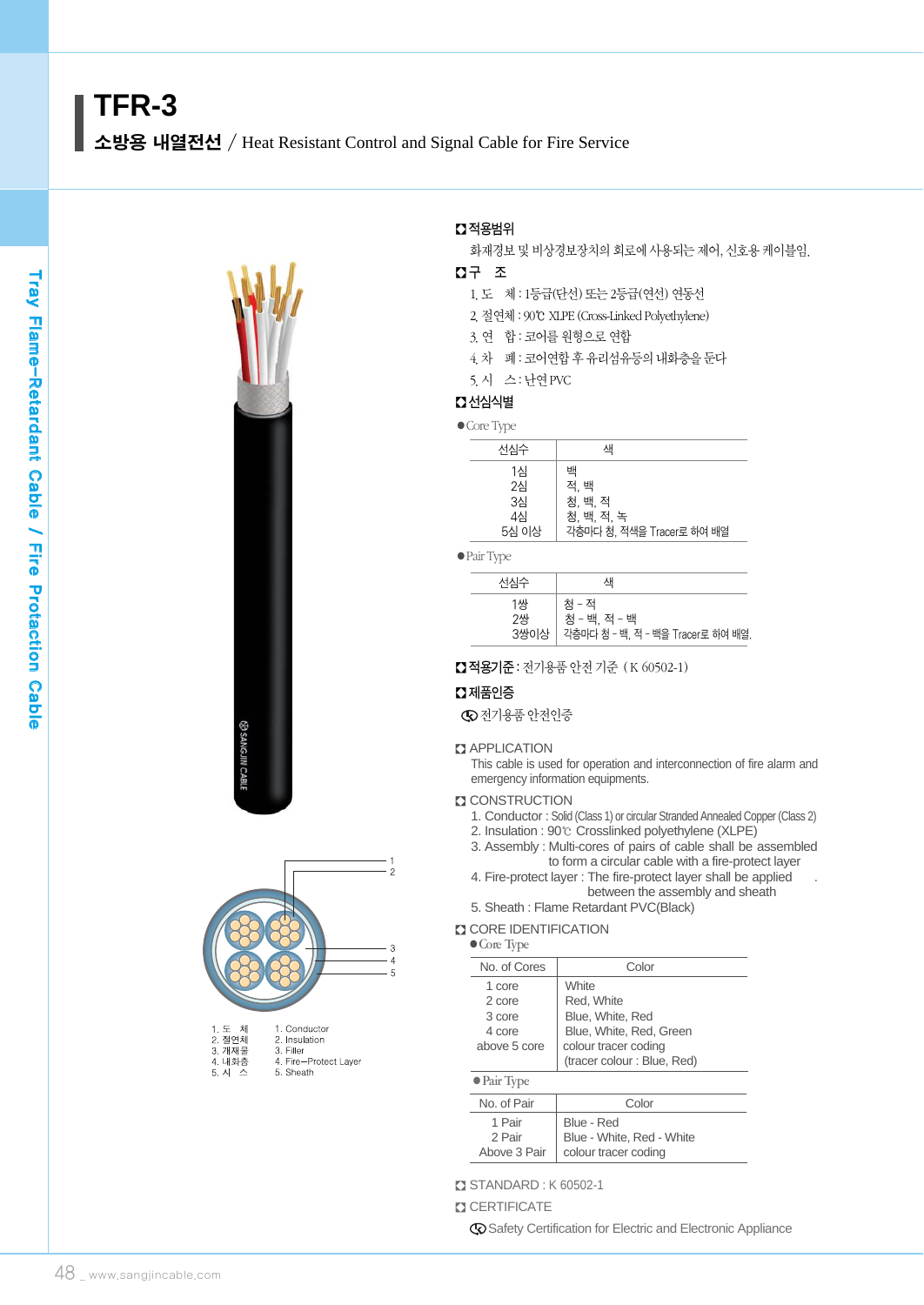|                                        |                                       | 도체 Conductor         | 절연체                           | 시스<br>두께            | 완성 외경                       | 최대도체저항                                             |                                | 개산중량                     |
|----------------------------------------|---------------------------------------|----------------------|-------------------------------|---------------------|-----------------------------|----------------------------------------------------|--------------------------------|--------------------------|
| 소선수<br>No.<br>$\overline{Of}$<br>Cores | 공칭단면적<br>Nominal<br>Sectional<br>Area | 소선구성<br>Construction | 두께<br>Insulation<br>Thickness | Sheath<br>Thickness | Mean<br>Overall<br>Diameter | Max.<br>Conductor<br>Resistance<br>at $20^{\circ}$ | 시험전압<br><b>Test</b><br>Voltage | (약)<br>Approx.<br>Weight |
|                                        | (mm <sup>2</sup> )                    |                      | (mm)                          | (mm)                | (mm)                        | $(\Omega / km)$                                    | (KV)                           | (kq/km)                  |
|                                        | 1.5                                   |                      |                               |                     | 11.0                        | 12.1                                               |                                | 140                      |
| $\overline{2}$                         | 2.5                                   | 단선                   | 0.7                           | 1.8                 | 12.0                        | 7.41                                               | 3.5                            | 170                      |
|                                        | $\sqrt{4}$                            |                      |                               |                     | 13.0                        | 4.61                                               |                                | 210                      |
|                                        | 1.5                                   |                      |                               |                     | 11.5                        | 12.1                                               |                                | 160                      |
| 3                                      | 2.5                                   | 단선                   | 0.7                           | 1.8                 | 12.5                        | 7.41                                               | 3.5                            | 210                      |
|                                        | $\overline{4}$                        |                      |                               |                     | 13.5                        | 4.61                                               |                                | 260                      |
|                                        | 1.5                                   |                      |                               |                     | 12.0                        | 12.1                                               |                                | 200                      |
| 4                                      | 2.5                                   | 단선                   | 0.7                           | 1.8                 | 13.0                        | 7.41                                               | 3.5                            | 250                      |
|                                        | $\overline{4}$                        |                      |                               |                     | 14.5                        | 4.61                                               |                                | 320                      |
|                                        | 1.5                                   |                      |                               |                     | 13.0                        | 12.1                                               |                                | 230                      |
| 5                                      | 2.5                                   | 단선                   | 0.7                           | 1.8                 | 14.0                        | 7.41                                               | 3.5                            | 290                      |
|                                        | $\sqrt{4}$                            |                      |                               |                     | 15.5                        | 4.61                                               |                                | 390                      |
|                                        | 1.5                                   |                      |                               |                     | 14.0                        | 12.1                                               |                                | 260                      |
| 6                                      | 2.5                                   | 단선                   | 0.7                           | 1.8                 | 15.0                        | 7.41                                               | 3.5                            | 340                      |
|                                        | $\overline{4}$                        |                      |                               |                     | 16.5                        | 4.61                                               |                                | 450                      |
| $\overline{7}$                         | 1.5                                   |                      |                               |                     | 14.0                        | 12.1                                               |                                | 280                      |
|                                        | 2.5                                   | 단선                   | 0.7                           | 1.8                 | 15.0                        | 7.41                                               | 3.5                            | 360                      |
|                                        | $\overline{4}$                        |                      |                               |                     | 16.5                        | 4.61                                               |                                | 490                      |
| 8                                      | 1.5<br>2.5                            |                      |                               | 1.8                 | 15.0<br>16.5                | 12.1<br>7.41                                       |                                | 320<br>420               |
|                                        | $\overline{4}$                        | 단선                   | 0.7                           |                     | 18.5                        |                                                    | 3.5                            |                          |
|                                        | 1.5                                   |                      |                               |                     | 17.0                        | 4.61<br>12.1                                       |                                | 560<br>380               |
| 10                                     | 2.5                                   | 단선                   | 0.7                           | 1.8                 | 18.5                        | 7.41                                               | 3.5                            | 500                      |
|                                        | 4                                     |                      |                               |                     | 20.5                        | 4.61                                               |                                | 690                      |
|                                        | 1.5                                   |                      |                               |                     | 17.5                        | 12.1                                               |                                | 430                      |
| 12                                     | 2.5                                   | 단선                   | 0.7                           | 1.8                 | 19.0                        | 7.41                                               | 3.5                            | 570                      |
|                                        | $\sqrt{4}$                            |                      |                               |                     | 21.0                        | 4.61                                               |                                | 780                      |
|                                        | 1.5                                   |                      |                               |                     | 19.0                        | 12.1                                               |                                | 510                      |
| 15                                     | 2.5                                   | 단선                   | 0.7                           | 1.8                 | 20.5                        | 7.41                                               | 3.5                            | 690                      |
|                                        | $\sqrt{4}$                            |                      |                               |                     | 23.0                        | 4.61                                               |                                | 950                      |
|                                        | 1.5                                   |                      |                               |                     | 20.5                        | 12.1                                               |                                | 650                      |
| 20                                     | 2.5                                   | 단선                   | 0.7                           | 1.8                 | 23.0                        | 7.41                                               | 3.5                            | 880                      |
|                                        | $\overline{4}$                        |                      |                               |                     | 25.5                        | 4.61                                               |                                | 1230                     |
|                                        | 1.5                                   |                      |                               |                     | 24.0                        | 12.1                                               |                                | 910                      |
| 30                                     | 2.5<br>단선                             |                      | 0.7                           | 1.8                 | 26.5                        | 7.41                                               | 3.5                            | 1250                     |
|                                        | $\overline{4}$                        |                      |                               |                     | 29.5                        | 4.61                                               |                                | 1750                     |

# TFR-3(1등급 단선도체)